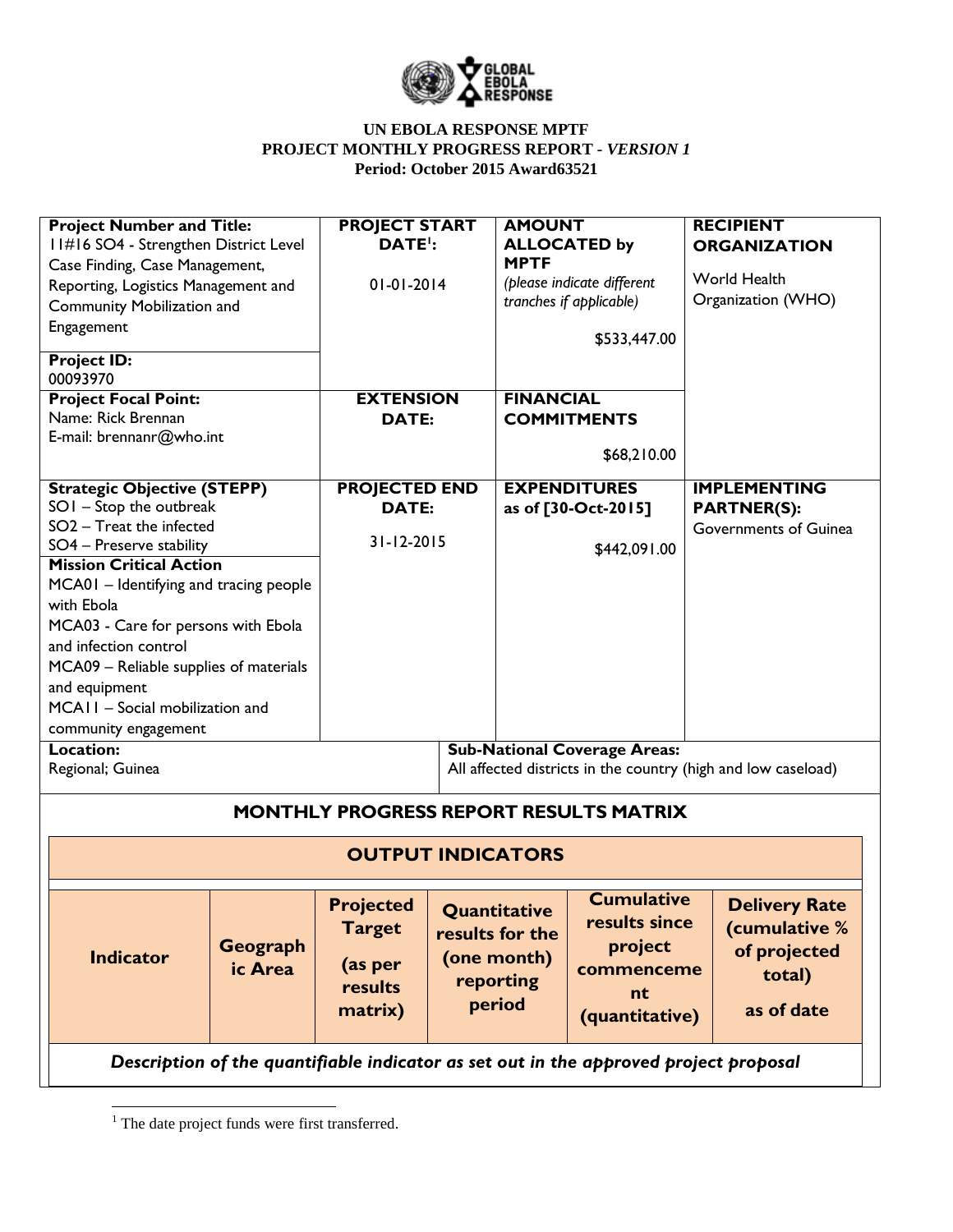

| <b>Under MCAI</b>                                                                    |                                             |             |             |     |      |
|--------------------------------------------------------------------------------------|---------------------------------------------|-------------|-------------|-----|------|
| Proportion of<br>suspect cases<br>investigated within<br>24 hours of<br>notification | All affected<br>districts in<br>3 countries | $>90\%$     | 100%        | 99% | 100% |
| <b>Weekly Average</b><br>of proportion of<br>contacts<br>monitored                   | All affected<br>districts in<br>3 countries | >95%        | 99%         | 98% | 100% |
| <b>Under MCA03</b>                                                                   |                                             |             |             |     |      |
| Number of new<br>health care<br>workers infected<br>by district                      | All affected<br>districts in<br>3 countries | $\mathbf 0$ | $\mathbf 0$ | 37  | 37   |
| <b>Under MCA09</b>                                                                   |                                             |             |             |     |      |
| Incidences of<br>stock out of PPEs                                                   | All affected<br>districts in<br>3 countries | $\mathbf 0$ |             |     |      |
| <b>Under MCAII</b>                                                                   |                                             |             |             |     |      |
| Proportion of<br>incidences of<br>community<br>resistance                            | All affected<br>districts in<br>3 countries | >90%        |             |     |      |
| resolved<br><b>EFFECT INDICATORS</b> (if available for the reporting period)         |                                             |             |             |     |      |
|                                                                                      |                                             |             |             |     |      |
| <b>NIADDATIVE</b>                                                                    |                                             |             |             |     |      |

# **NARRATIVE**

**Situation Update** (*please describe critical changes, if any, in the situation that affect the project (1-2 paragraphs*))

Six confirmed cases of Ebola virus disease (EVD) were reported in Guinea during October: one in Conakry and five in and around the village of Kondeyah, in the subprefecture of Kaliah, Forecariah. Over 300 contacts remained under follow-up in Conakry and Forecariah, including 141 who were considered to be at high risk. There therefore remained a substantial near-term risk of further cases among contacts, in addition to a low medium-term risk of reemergence of EVD as a result of re-emergence of Ebola virus that had persisted in a survivor.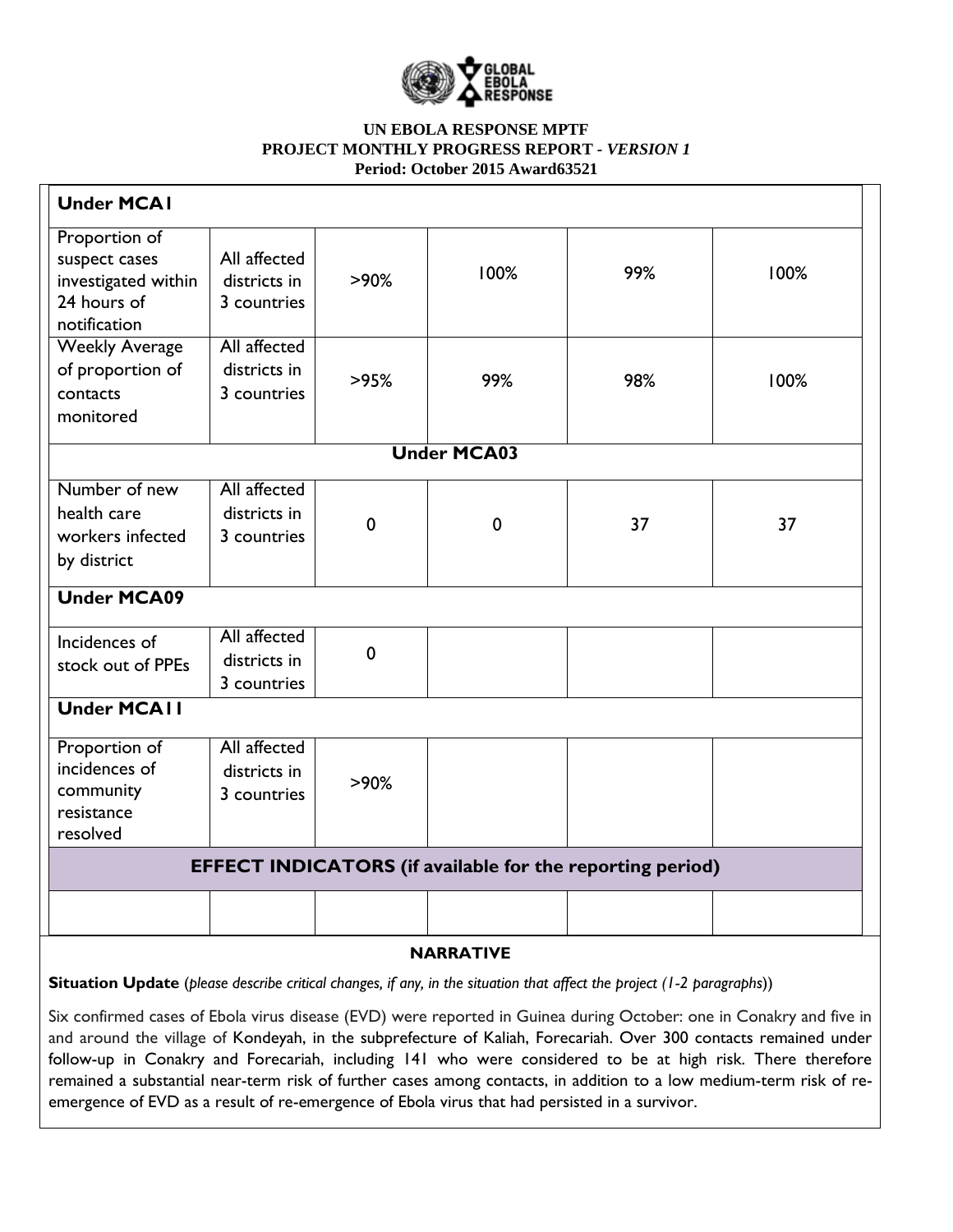

#### **Key Achievements**

WHO deployed 4 senior staff during October to support the social mobilization and community engagement coordination teams in Conakry, and the prefectures of Forecariah, Dubreka and Boke. WHO social mobilization and community engagement activities took place in Conakry, Forecariah, Dubreka, Fria, Coyah, Mamou, Kankan and Boke during October. All activities were done in close collaboration with the relevant district health directorate, the US CDC, and UNICEF. In addition, WHO recruited 29 community engagement assistants from target communities. There are plans to recruit a further 21 assistants to provide full nationwide geographic coverage.

WHO's social mobilization and community engagement team also provided support for a technical workshop that aimed to produce a communication plan to support the surveillance of epidemic-prone diseases in Guinea. The workshop was held in Kindia and attended by almost 70 participants from partner agencies.

In the field, WHO teams supported many key community engagement activities, including:

In **Conakry**, following the notification of 2 positive EVD cases in the week ending 22 September, WHO teams were involved in "mini-cerclage" in Ratoma and Dixinn. "Mini-cerclage" is an operation during which community movement is limited in a delimitated area, and active case-finding within the community is intensified trough the involvement of WHO-supported Community Surveillance Volunteers.

In **Dubreka**, the WHO social mobilization and community engagement team supported the training of 66 community workers on community-based surveillance. The team also worked closely with key community actors such as leaders of Islamic league of Dubreka, the Secretary General of the Prefecture of Dubreka, and the representative of the prefecture's private health clinics. The main objective of these meetings is to obtain a commitment from the relevent community stakeholders to support aspects of the EVD response related to community surveillance, such as the reporting of community deaths, acceptance of safe burial practices, and acceptance of swabbing for laboratory testing. The WHO social mobilization and community engagement team was also involved in the preparation of a door-todoor sensitization activity.

In **Boke**, WHO's social mobilization and community engagement team supported the DPS in its interaction with community groups such as traditional healers and women in the sub prefecture of Kamsar. The team also supported the DPS to train 500 community surveillance volunteers and 50 supervisors.

In **Forecariah**, following the notification of 4 confirmed cases of EVD in the subprefecture of Kalia, Forecariah, WHO's social mobilization and community engagement team convened a series of community dialogues to examine factors that led to disease transmission. The Team worked closely with groups such as motorbike taxi drivers and road and marine transporters union in order to design a training program designed to minimize the risk of further transmission.

In **Fria, Coyah, Mamou and Kankan** WHO teams supported the planning of key social mobilization and community engagement activities aimed at reinforcing community involvement in the EVD.

**Delays or Deviations** (*if any, briefly describe the delays or changes in focus, approach or targets, and provide a short justification for the change (1-2 paragraphs*))

**Gender and Environmental Markers** *(Please provide disaggregated data, if applicable)*

| <b>No. of Beneficiaries</b> | <b>Environmental Markers</b>      |
|-----------------------------|-----------------------------------|
| Women                       | e.g. Medical and Bio Hazard Waste |